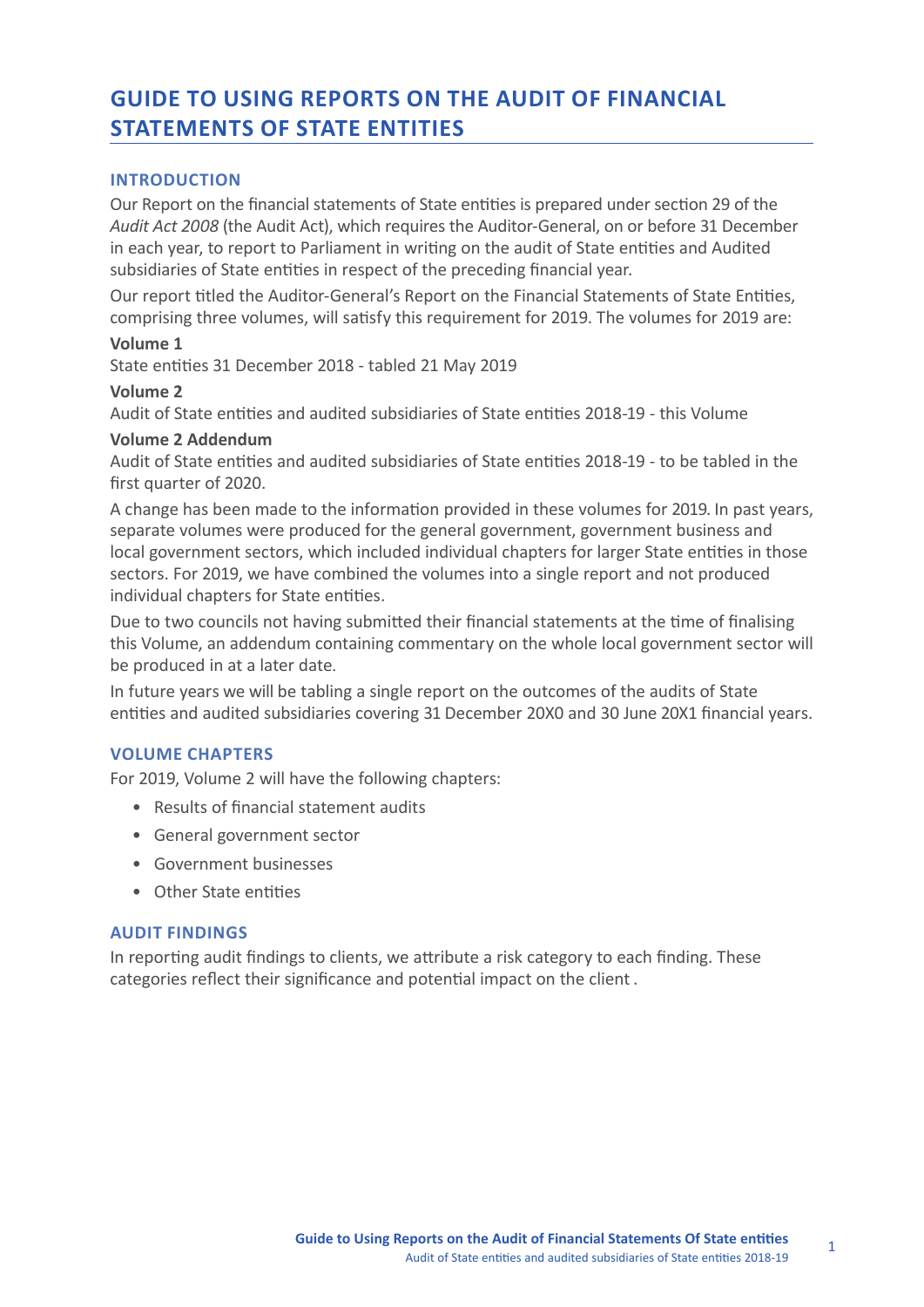| <b>Risk category</b> | <b>Audit impact</b>                                                                                                                                                                                                                                                                                                                                                                                                                                                                                                                                                                                                                                                                                                                     | <b>Management action</b><br>required                                                                                                                                                                                                                               |
|----------------------|-----------------------------------------------------------------------------------------------------------------------------------------------------------------------------------------------------------------------------------------------------------------------------------------------------------------------------------------------------------------------------------------------------------------------------------------------------------------------------------------------------------------------------------------------------------------------------------------------------------------------------------------------------------------------------------------------------------------------------------------|--------------------------------------------------------------------------------------------------------------------------------------------------------------------------------------------------------------------------------------------------------------------|
| <b>High</b>          | Matters categorised as high risk pose a significant<br>business or financial risk to the entity and have<br>resulted or could potentially result in a modified<br>or qualified audit opinion if not addressed as a<br>matter of urgency.<br>High risk findings represent:<br>a control weakness which could have or is<br>$\bullet$<br>having a significant adverse effect on the<br>ability to achieve process objectives and<br>comply with relevant legislation<br>a material misstatement in the financial report is<br>likely to occur or has already occurred.                                                                                                                                                                    | Requires immediate<br>management<br>intervention with a<br>detailed action plan<br>to be implemented<br>within one month.<br>Requires<br>management to<br>correct the material<br>misstatement in the<br>financial report to<br>avoid a modified<br>audit opinion. |
| <b>Moderate</b>      | Moderate risk findings are matters of a systemic<br>nature that pose a moderate business or financial<br>risk to the entity if not addressed as high priority<br>within the current financial year, matters that may<br>escalate to high risk if not addressed promptly<br>or low risk matters which have been reported<br>to management in the past but have not been<br>satisfactorily resolved or addressed.<br>Moderate risk findings represent:<br>a systemic control weakness which could<br>$\bullet$<br>have or is having a moderate adverse effect<br>on the ability to achieve process objectives<br>and comply with relevant legislation<br>a misstatement in the financial report that is not<br>material and has occurred. | Requires prompt<br>management<br>intervention with a<br>detailed action plan<br>implemented within<br>three to six months.                                                                                                                                         |
| Low                  | Matters categorised as low risk are isolated,<br>non-systemic or procedural in nature and reflect<br>relatively minor administrative shortcomings and<br>could be addressed in the context of the entity's<br>overall control environment.<br>Low risk findings represent<br>• an isolated or non-systemic control<br>weakness with minimal but reportable<br>impact on the ability to achieve process<br>objectives and comply with relevant<br>legislation<br>a misstatement in the financial report that<br>۰<br>is likely to occur but is not expected to be<br>material<br>an opportunity to improve an existing process or<br>internal control.                                                                                   | Requires<br>management<br>intervention with a<br>detailed action plan<br>implemented within<br>six to 12 months.                                                                                                                                                   |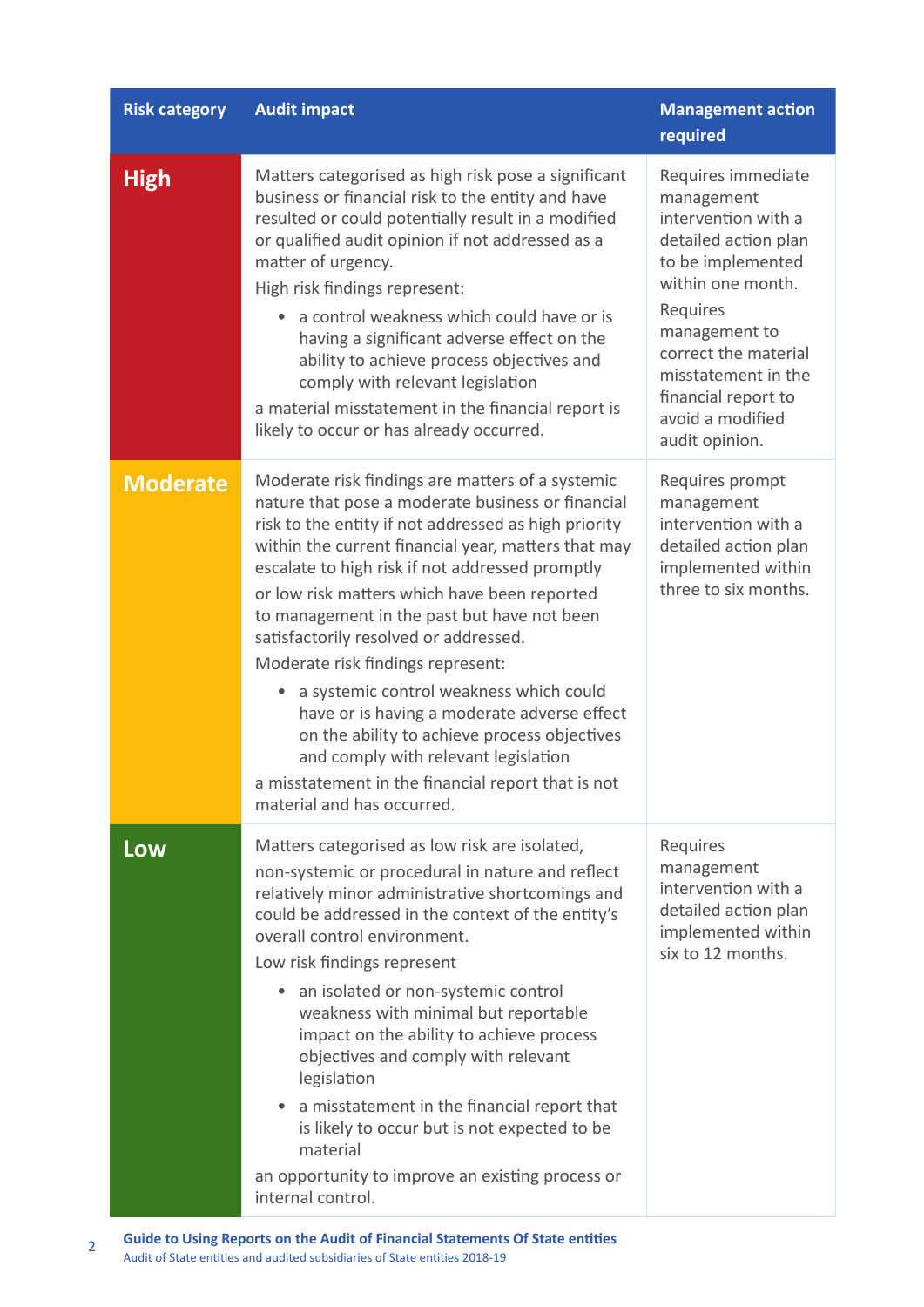## **FINANCIAL ANALYSIS**

## **Performance indicators**

The financial analysis tables in each State entity Chapter, provide an indication on whether there has been a material improvement or deterioration in a measure or line item. The three indicators used are depicted below.

| $\blacktriangle$ Improvement from prior year | Reflects a 5% or more favourable<br>movement in the measure or line item   |
|----------------------------------------------|----------------------------------------------------------------------------|
| ▼ Deterioration from prior year              | Reflects a 5% or more unfavourable<br>movement in the measure or line item |
| ● No material change from prior year.        | Reflects a movement in the measure or<br>line item that is less than 5%    |

## **Financial analysis measures**

Financial analysis measures are commonly applied to the evaluation of financial performance. Care should be taken in interpreting these measures, as by definition they are only indicators, and they should not be read in isolation. Commonly used financial analysis measures and their method of calculation are listed in the table below.

| <b>Measure</b>                        | <b>Explanation</b>                                                                                                                                                                                                                                                                                                                           | Benchmark <sup>1</sup> | <b>Method of</b>                                                                                                                       |
|---------------------------------------|----------------------------------------------------------------------------------------------------------------------------------------------------------------------------------------------------------------------------------------------------------------------------------------------------------------------------------------------|------------------------|----------------------------------------------------------------------------------------------------------------------------------------|
| <b>Asset</b><br>consumption<br>ratio  | Shows the depreciated<br>replacement cost of an<br>entity's depreciable assets<br>relative to their "as new"<br>(replacement) value. It<br>therefore shows the average<br>proportion of new condition<br>left in the depreciable<br>assets.                                                                                                  | $>60\%$                | Depreciated replacement<br>cost of asset (eg.<br>infrastructure, roads,<br>bridges)<br>divided by current<br>replacement cost of asset |
| <b>Asset renewal</b><br>funding ratio | Measures the capacity to<br>fund asset<br>replacement requirements.<br>An inability to fund future<br>requirements will result<br>in revenue, expense or<br>debt consequences, or<br>a reduction in service<br>levels. This is a most useful<br>measure relying on the<br>existence<br>of long-term financial and<br>asset management plans. | 90%-100%               | Future (planned)<br>asset replacement<br>expenditure divided by<br>Future asset replacement<br>expenditure (actual)<br>required        |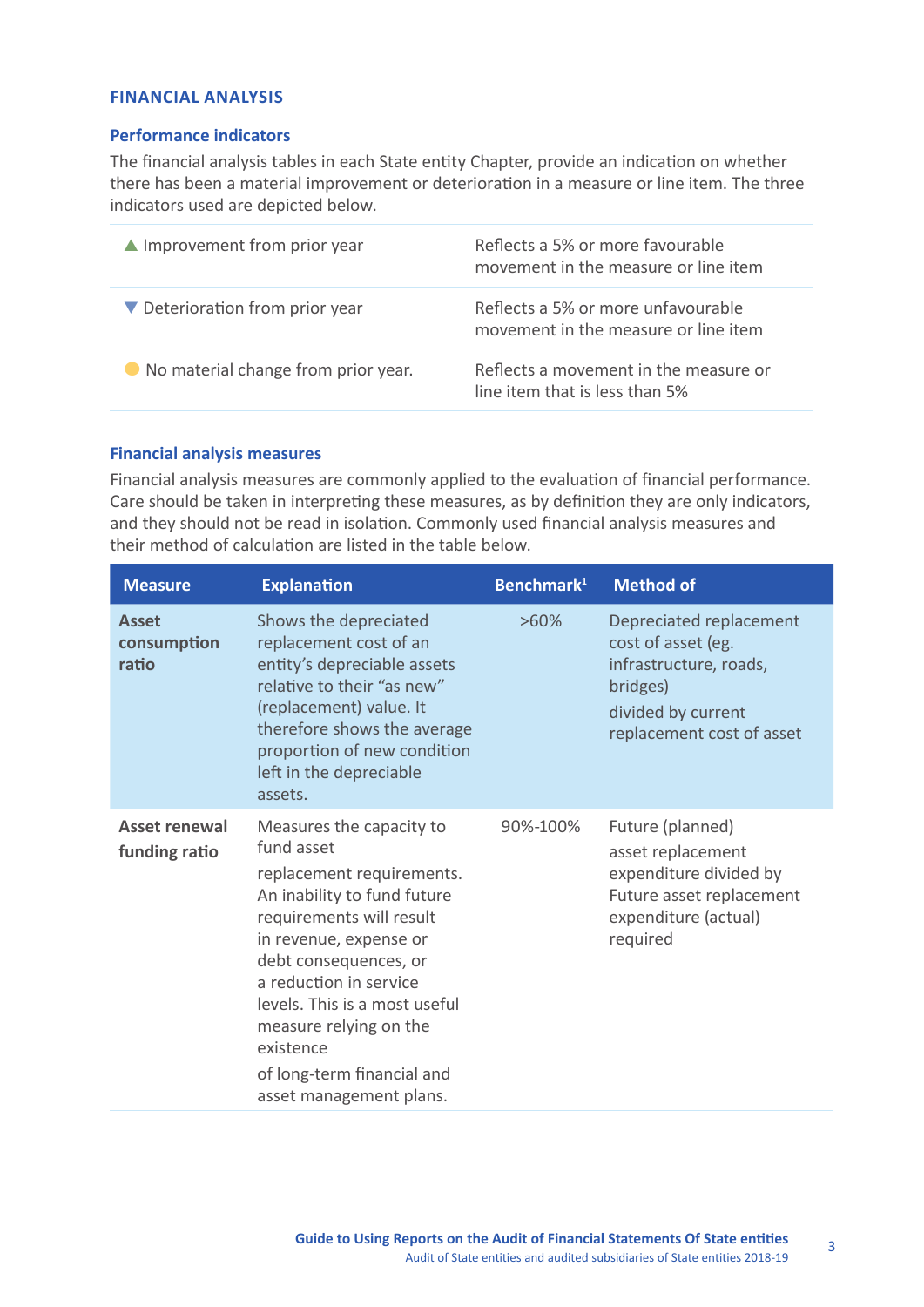| <b>Measure</b>                                                                 | <b>Explanation</b>                                                                                                                                                                                                                                                                                                                                                                                                                                                                                                                     | Benchmark <sup>1</sup>       | <b>Method of</b>                                                                                            |
|--------------------------------------------------------------------------------|----------------------------------------------------------------------------------------------------------------------------------------------------------------------------------------------------------------------------------------------------------------------------------------------------------------------------------------------------------------------------------------------------------------------------------------------------------------------------------------------------------------------------------------|------------------------------|-------------------------------------------------------------------------------------------------------------|
| <b>Asset</b><br>sustainability<br>ratio<br><b>Asset</b><br>investment<br>ratio | Provides a comparison of<br>the rate of spending on<br>existing infrastructure,<br>property, plant and<br>equipment through<br>renewing, restoring and<br>replacing existing assets,<br>with depreciation. Ratios<br>higher than 100% indicate<br>that spending on existing<br>assets is greater than the<br>depreciation rate. This is<br>a long-term indicator, as<br>capital expenditure can be<br>deferred in the short-term if<br>there are insufficient funds<br>available from operations<br>and borrowing is not an<br>option. | 100%                         | Payments for Property,<br>plant and equipment by<br><b>Depreciation expenses</b>                            |
| <b>Average leave</b><br>per Full Time<br><b>Equivalent</b><br>(FTE) employee   | Average leave balance per<br>FTE - indicates the extent<br>of unused leave at balance<br>date.                                                                                                                                                                                                                                                                                                                                                                                                                                         |                              | Total employee annual<br>and long service leave<br>entitlements divided by<br><b>FTEs</b>                   |
| <b>Average long</b><br>service leave<br>balance per<br><b>FTE</b>              | Records the average<br>number of days long service<br>leave accumulated per staff<br>member. In general public<br>service employees cannot<br>accrue more than 100 days<br>long service leave.2                                                                                                                                                                                                                                                                                                                                        | Not more<br>than 100<br>days | Actual long service leave<br>provision days due divided<br>by average FTEs                                  |
| <b>Average</b><br>recreational<br>leave balance                                | Records the average<br>number of days annual<br>leave accumulated per staff<br>member. In general public<br>service employees accrue<br>20 days annual leave per<br>annum. <sup>2</sup>                                                                                                                                                                                                                                                                                                                                                | 20 days                      | Actual annual leave<br>provision days due divided<br>by average FTEs                                        |
| <b>Average Cost</b><br>per FTE<br><b>Average staff</b><br>costs                | Measures the average cost<br>of employing staff in the<br>entity for the year.                                                                                                                                                                                                                                                                                                                                                                                                                                                         |                              | Total employee expenses <sup>3</sup><br>(including capitalised<br>employee costs) divided by<br><b>FTEs</b> |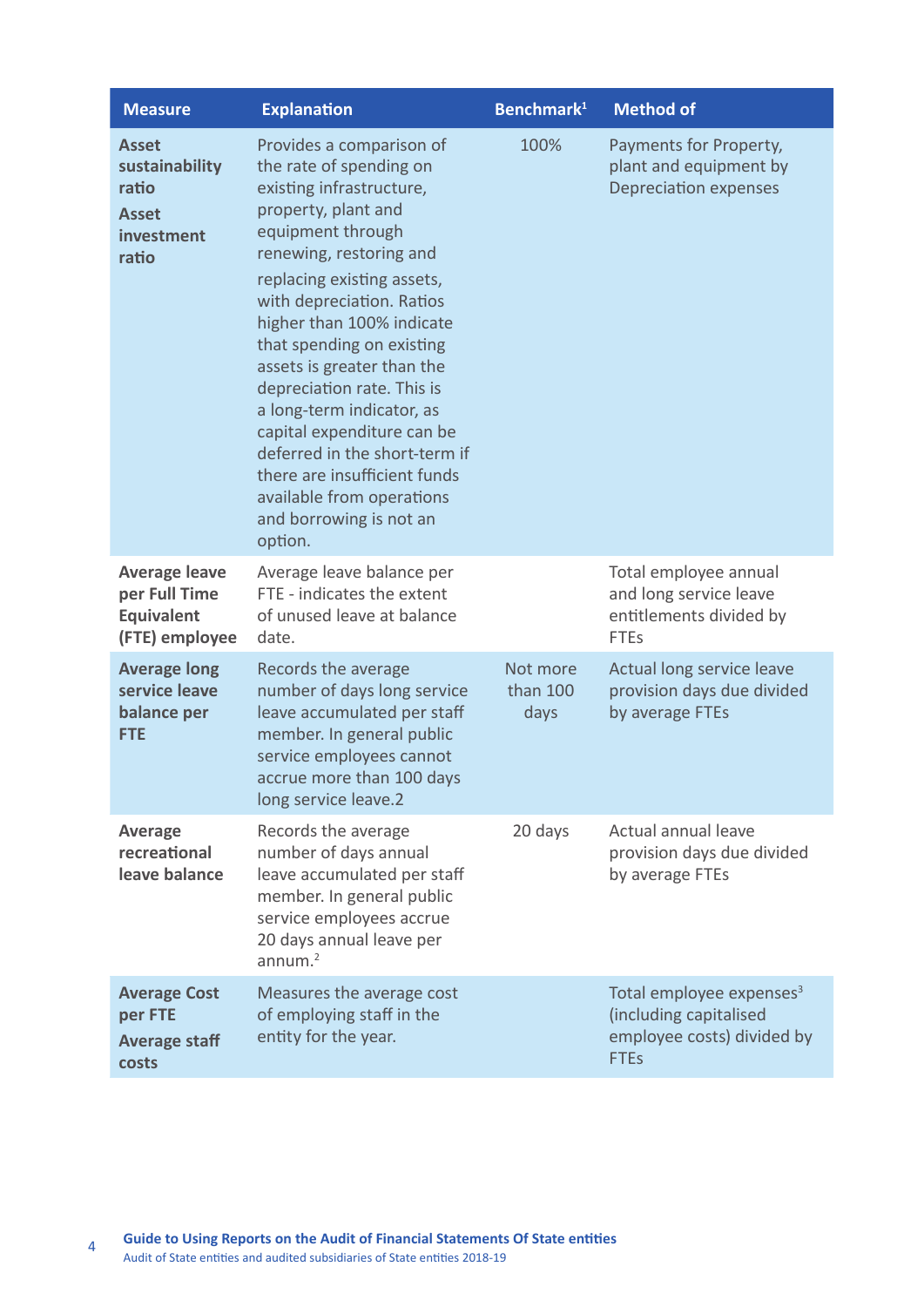| <b>Measure</b>                                                      | <b>Explanation</b>                                                                                                                                                                                                                                                                                                                                                                                                              | Benchmark <sup>1</sup> | <b>Method of</b>                                                                                                                                |
|---------------------------------------------------------------------|---------------------------------------------------------------------------------------------------------------------------------------------------------------------------------------------------------------------------------------------------------------------------------------------------------------------------------------------------------------------------------------------------------------------------------|------------------------|-------------------------------------------------------------------------------------------------------------------------------------------------|
| <b>Cash expense</b><br>cover ratio                                  | Indicates the number<br>of months an entity<br>can continue operating<br>based on current monthly<br>expenditure without<br>additional cash inflow.<br>The ratio does not take<br>into consideration capital<br>expenditure requirements<br>or other sources of finance.<br>Unrestricted cash reflects<br>cash and cash equivalents,<br>less grants received<br>in advance and other<br>externally restricted cash<br>balances. | 3<br>to 6 months       | Total unrestricted cash<br>divided by the sum of total<br>cash payments<br>to suppliers, employees and<br>financing costs multiplied<br>by $12$ |
| <b>Cost of debt</b><br>(Weighted<br><b>Average Cost of</b><br>Debt) | Reflects the average interest<br>rate applicable to debt.                                                                                                                                                                                                                                                                                                                                                                       |                        | <b>Gross Interest Expense</b><br>divided by Average<br><b>Borrowings (including</b><br>finance leases)                                          |
| <b>Community</b><br><b>Service</b><br>Obligation<br>funding         | This is the amount of<br>funding received from<br>the government for the<br>provision of designated<br>community services<br>obligations.                                                                                                                                                                                                                                                                                       |                        | Amount of community<br>service obligation funding<br>received from Government                                                                   |
| <b>Current ratio</b>                                                | <b>Current assets should</b><br>exceed current liabilities by<br>a "considerable" margin. It<br>is a measure of liquidity that<br>shows an entity's ability to<br>pay its short term debts.                                                                                                                                                                                                                                     | >1                     | <b>Current Assets divided by</b><br><b>Current Liabilities</b>                                                                                  |
| Debt to equity                                                      | An indicator of the risk of<br>the entity's capital structure<br>in terms of the amount<br>sourced from borrowings.                                                                                                                                                                                                                                                                                                             |                        | Debt divided by Total Equity                                                                                                                    |
| <b>Debt to total</b><br>assets                                      | An indicator of the<br>proportion of assets that<br>are financed through<br>borrowings.                                                                                                                                                                                                                                                                                                                                         |                        | Debt divided by Total Assets                                                                                                                    |
| <b>Dividends paid</b><br>or payable                                 | Payment by the entity to its<br>shareholders (whether paid<br>or declared as a payable).                                                                                                                                                                                                                                                                                                                                        |                        | Dividends paid or payable<br>that relate to the year<br>subject to analysis                                                                     |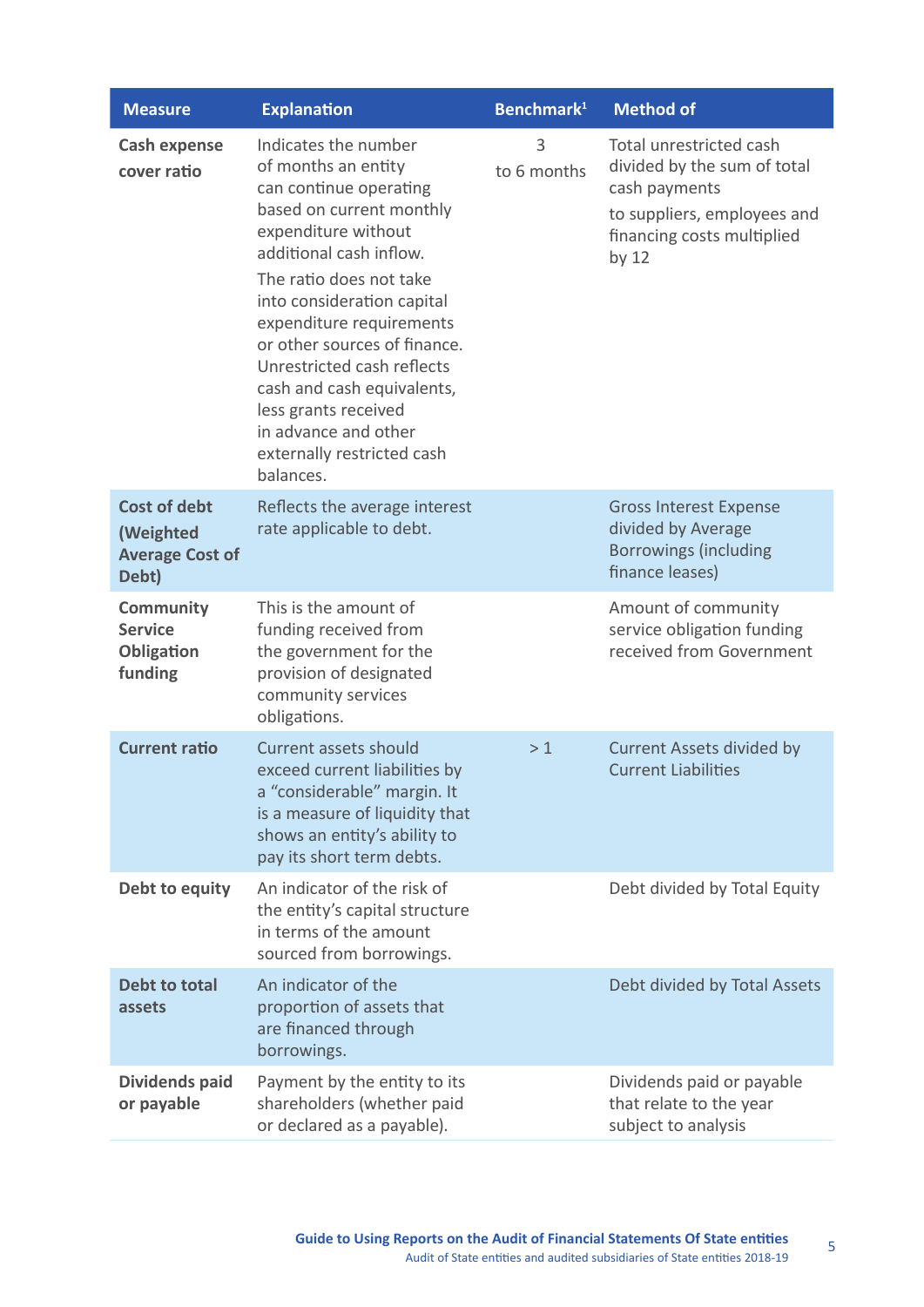| <b>Measure</b>                                                                           | <b>Explanation</b>                                                                                                                                                                                                                                                                                                                                                                                                                                                                                                             | Benchmark <sup>1</sup> | <b>Method of</b>                                                                                                            |
|------------------------------------------------------------------------------------------|--------------------------------------------------------------------------------------------------------------------------------------------------------------------------------------------------------------------------------------------------------------------------------------------------------------------------------------------------------------------------------------------------------------------------------------------------------------------------------------------------------------------------------|------------------------|-----------------------------------------------------------------------------------------------------------------------------|
| <b>Dividend</b><br>payout ratio                                                          | The amount of dividends<br>relative to the entity's net<br>income.                                                                                                                                                                                                                                                                                                                                                                                                                                                             |                        | Dividend divided by Result<br>from Ordinary Activities<br>after Tax                                                         |
| <b>Dividend to</b><br>equity ratio                                                       | The relative size of an<br>entity's dividend payments<br>to shareholders' equity. A<br>low dividend to equity ratio<br>may indicate that profits are<br>being retained by the entity<br>to fund capital expenditure.                                                                                                                                                                                                                                                                                                           |                        | Dividend paid or payable<br>divided by Average Total<br>Equity                                                              |
| <b>Earnings Before</b><br><b>Interest and</b><br>Tax (EBIT)                              | Measures how well an entity<br>can earn a profit, from its<br>operations, regardless of<br>how it is financed (debt or<br>equity) and before it has to<br>meet external obligations<br>such as income tax. This is a<br>measure of how well it goes<br>about its core business.                                                                                                                                                                                                                                                |                        | <b>Result from Ordinary</b><br><b>Activities before Gross</b><br><b>Interest Expense and Tax</b>                            |
| <b>Earnings before</b><br>income tax,<br>depreciation<br>and<br>amortisation<br>(EBITDA) | Measures how well an entity<br>can generate funds without<br>the effects of financing (debt<br>or equity), depreciation and<br>amortisation<br>and before it has to meet<br>external obligations such as<br>income tax. This measure<br>is of particular relevance in<br>cases of entities with large<br>amounts of non-current<br>assets as the distortionary<br>accounting and financing<br>effects on the entity's<br>earnings are removed,<br>enabling comparisons to<br>be made across different<br>entities and sectors. |                        | <b>Result from Ordinary</b><br><b>Activities before Gross</b><br>Interest Expense,<br>Tax, Depreciation and<br>Amortisation |
| <b>Effective tax</b><br>rate                                                             | Is the actual rate of tax paid<br>on profit or loss before tax.                                                                                                                                                                                                                                                                                                                                                                                                                                                                | 30%                    | Income Tax paid or payable<br>divided by Result from<br><b>Ordinary Activities before</b><br>Tax                            |
| <b>Employee</b><br><b>Entitlements</b><br>per FTE                                        | Value of the Average leave<br>balance per FTE - indicates<br>the extent of unused leave<br>at balance date.                                                                                                                                                                                                                                                                                                                                                                                                                    |                        | Total employee annual and<br>long service leave provision<br>divided by FTEs                                                |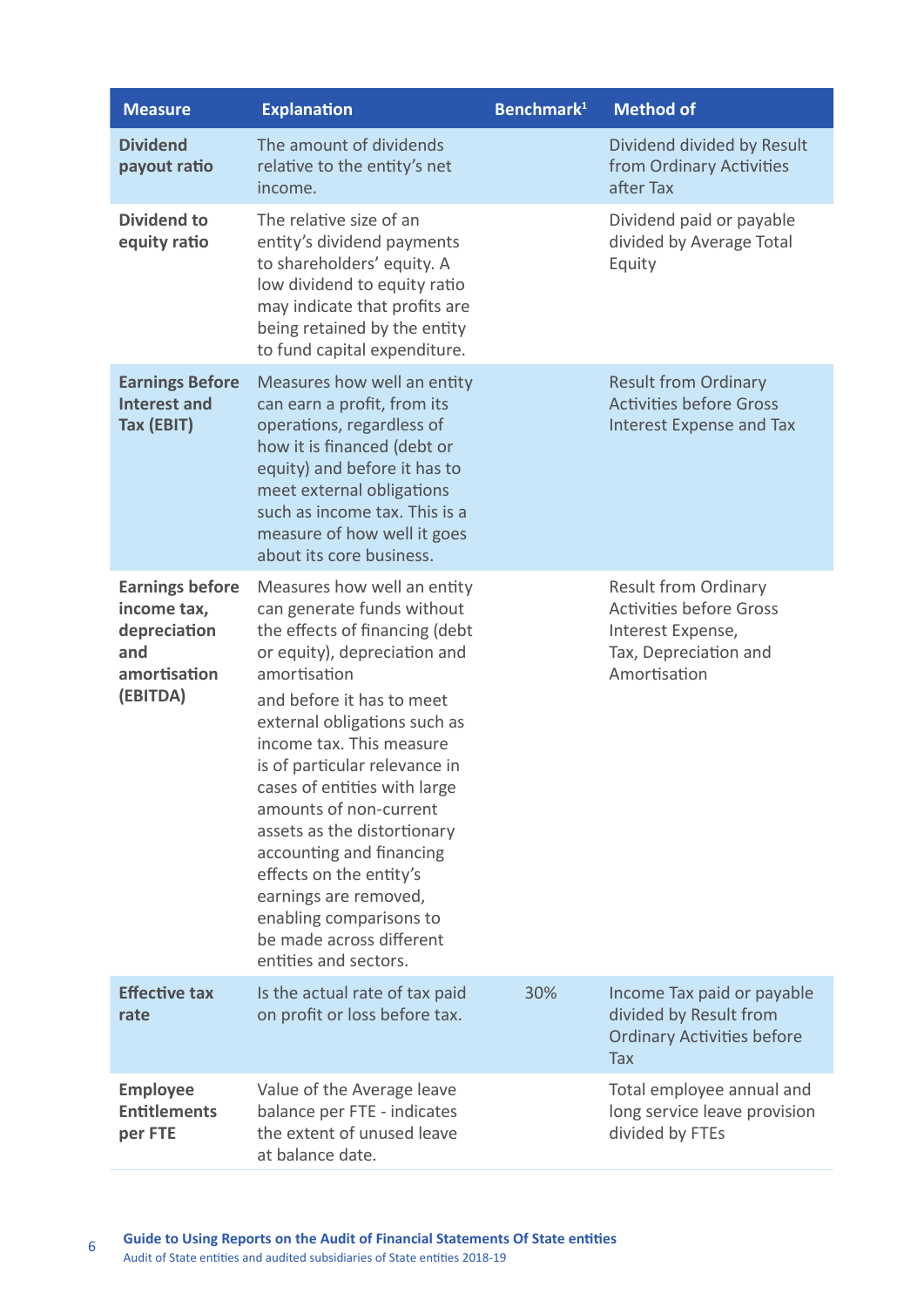| <b>Measure</b>                                                          | <b>Explanation</b>                                                                                                                                                                                                                                            | Benchmark $1$ | <b>Method of</b>                                                              |
|-------------------------------------------------------------------------|---------------------------------------------------------------------------------------------------------------------------------------------------------------------------------------------------------------------------------------------------------------|---------------|-------------------------------------------------------------------------------|
| <b>Employee costs</b><br>capitalised                                    | Represents employee costs<br>that have been capitalised<br>rather than expensed.                                                                                                                                                                              |               | Capitalised employee costs                                                    |
| <b>Employee costs</b><br>expensed                                       | Represents the level of<br>employee costs expensed,<br>i.e. included in the<br>Comprehensive Income<br>Statement. This together<br>with the Employee costs<br>capitalised will provide a<br>total employee cost figure<br>for use in other related<br>ratios. |               | Total employee costs per<br><b>Income Statement</b>                           |
| <b>Employee</b><br>(labour)<br>costs as a %<br>of operating<br>expenses | Indicates the relative<br>significance of employee<br>costs compared to other<br>operating expenses.                                                                                                                                                          |               | Total employee costs<br>divided by Total Operating<br><b>Expenses</b>         |
| Government<br>guarantee fees                                            | Government owned<br>Business are required to a<br>pay guarantee fee based on<br>their amount of financial<br>accommodation, so that,<br>like the private sector, they<br>are exposed to the full risk-<br>related cost of the debt they<br>hold.              |               | Amount of guarantee fees<br>paid to owners (usually<br>Government)            |
| Income tax<br>paid                                                      | Income tax payments by the<br>entity to the Government in<br>the year.                                                                                                                                                                                        |               | Income Tax paid or payable<br>that relates to the year<br>subject to analysis |
| <b>Indebtedness</b><br>ratio                                            | This ratio measures the<br>ability of an organisation to<br>repay their debts using only<br>their own source revenue.                                                                                                                                         |               | <b>Non-Current Liabilities</b><br>divided by own source<br>revenue            |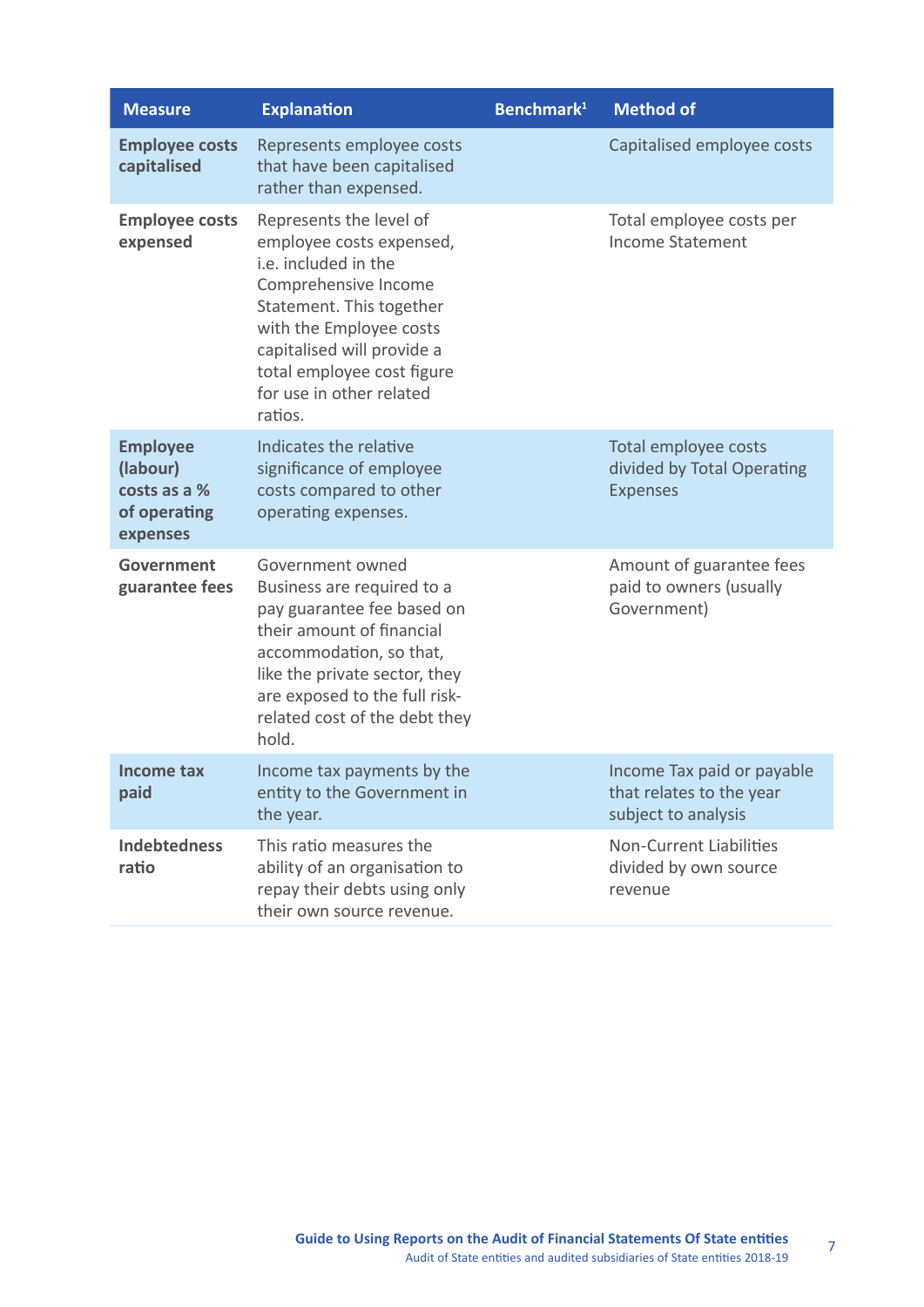| <b>Measure</b>                          | <b>Explanation</b>                                                                                                                                                                                                                                                                                                                                                                                          | Benchmark <sup>1</sup> | <b>Method of</b>                                                                                 |
|-----------------------------------------|-------------------------------------------------------------------------------------------------------------------------------------------------------------------------------------------------------------------------------------------------------------------------------------------------------------------------------------------------------------------------------------------------------------|------------------------|--------------------------------------------------------------------------------------------------|
| <b>Interest cover</b>                   | Examines the exposure<br>or risk in relation to debt,<br>an indicator of the ability<br>to meet periodic interest<br>payments from funds from<br>operations (before interest<br>expense). The level of<br>interest cover gives a guide<br>of how much room there<br>is for interest payments to<br>be maintained in the face<br>of interest rate increases<br>or reduced funds from<br>operations.          |                        | Net operating cashflows less<br>interest and tax payments<br>divided by Net interest<br>payments |
| <b>Interest cover</b><br>- EBIT         | An indicator of the ability<br>to meet periodic interest<br>payments from current<br>profit (before interest<br>expense). The level of<br>interest cover gives a guide<br>of how much room there<br>is for interest payments to<br>be maintained in the face<br>of interest rate increases or<br>reduced profitability. The<br>Underlying result before<br>interest and taxes is used for<br>this indicator | > 2                    | Underlying EBIT divided by<br><b>Gross Interest Expense</b>                                      |
| <b>Liquidity Ratio</b><br>(Quick Ratio) | This ratio is an indicator of<br>whether an organisations<br>current assets will be<br>sufficient to meet their<br>obligations when they<br>become due.                                                                                                                                                                                                                                                     |                        | Total liquid assets divided by<br>current liabilities                                            |
| <b>Net Debt</b>                         | The total debt of the<br>organisation less any cash or<br>cash equivalent assets.                                                                                                                                                                                                                                                                                                                           |                        | Borrowings less Cash,<br>Deposits and Short-term<br>Investments                                  |
| <b>Net financial</b><br>assets          | Indicated the amount<br>of liquid assets the<br>organisation has after<br>allowing for financial<br>liabilities.                                                                                                                                                                                                                                                                                            |                        | Total liquid assets less<br>financial liabilities                                                |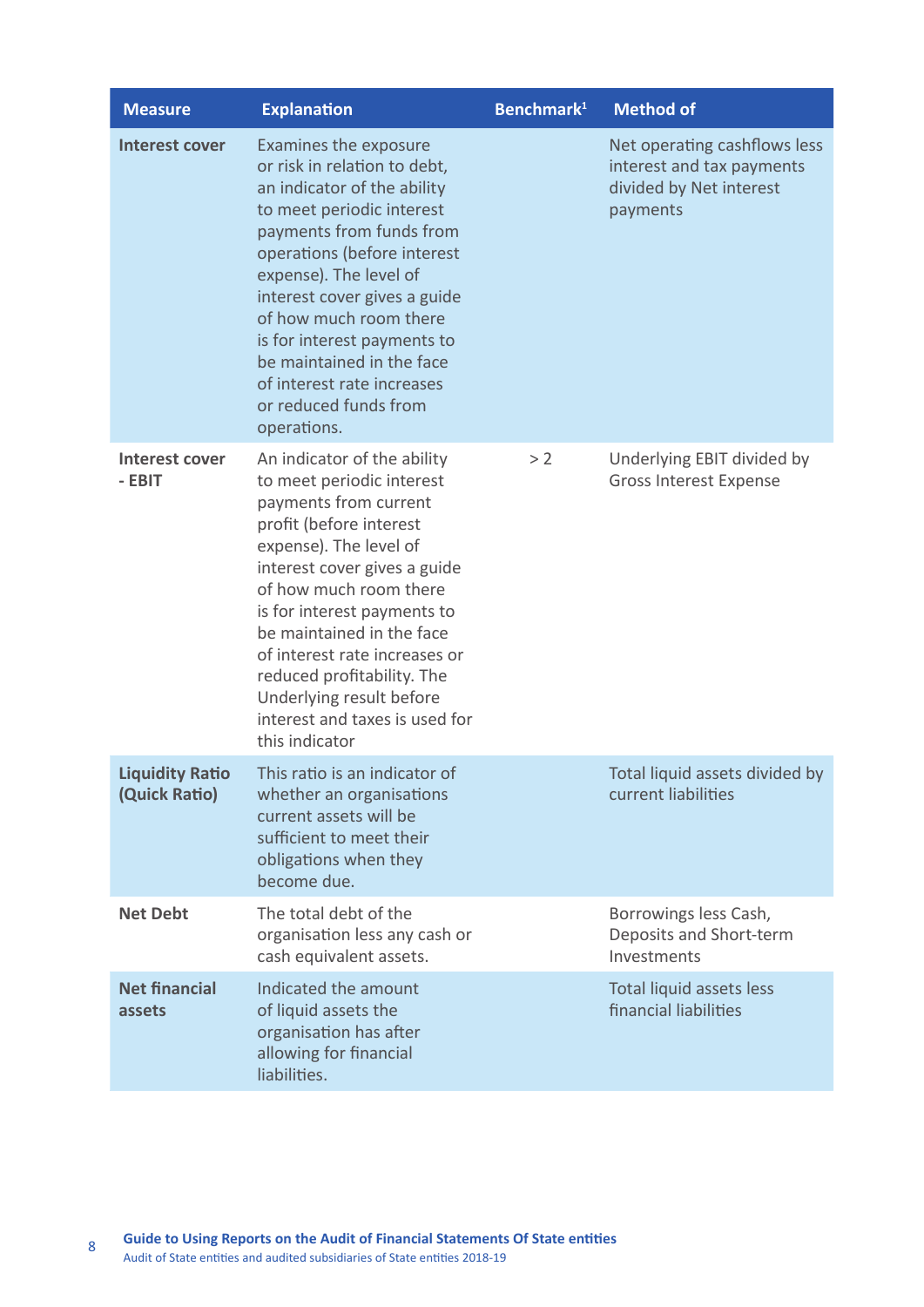| <b>Measure</b>                                                                                                                                                                                                                            | <b>Explanation</b>                                                                                                                                                                                                                                                                        | Benchmark <sup>1</sup> | <b>Method of</b>                                                                                 |
|-------------------------------------------------------------------------------------------------------------------------------------------------------------------------------------------------------------------------------------------|-------------------------------------------------------------------------------------------------------------------------------------------------------------------------------------------------------------------------------------------------------------------------------------------|------------------------|--------------------------------------------------------------------------------------------------|
| <b>Net financial</b><br>liabilities ratio                                                                                                                                                                                                 | Indicates the extent to<br>which net liabilities can be<br>met by operating income.<br>A falling ratio indicates that<br>the entity's capacity to meet<br>its financial obligations<br>from operating income is<br>strengthening.                                                         | $0 - (50\%)$           | Liquid assets less total<br>financial liabilities divided by<br>total operating income           |
| <b>Net working</b><br>capital                                                                                                                                                                                                             | This ratio measures the<br>difference between a<br>company's current assets,<br>like cash and accounts<br>receivable and its current<br>liabilities, like accounts<br>payable.                                                                                                            |                        | <b>Current assets less current</b><br>liabilities                                                |
| <b>Operating cost</b><br>to rateable<br>property                                                                                                                                                                                          | This ratio measures the<br>average operating costs of<br>the council for each rateable<br>property in the district.                                                                                                                                                                       |                        | Operating expenses plus<br>finance costs divided by<br>rateable properties per<br>valuation roll |
| <b>Operating</b><br>margin                                                                                                                                                                                                                | This ratio serves as<br>an overall measure of<br>operating effectiveness.                                                                                                                                                                                                                 | > 1.0                  | <b>Operating Revenue divided</b><br>by Operating Expenses                                        |
| <b>Operating</b><br>surplus (deficit)<br>or result from<br>operations<br><b>Net Operating</b><br><b>Balance</b><br><b>Underlying</b><br>surplus/<br>(deficit)<br><b>Underlying</b><br>Profit/(Loss)<br><b>Underlying</b><br><b>Result</b> | Summarises revenue<br>transactions and expense<br>transactions incurred in the<br>same period of time and<br>calculates the difference.                                                                                                                                                   |                        | <b>Operating Revenue less</b><br><b>Operating Expenses</b>                                       |
| <b>Operating</b><br>surplus ratio<br><b>Underlying</b><br>surplus ratio                                                                                                                                                                   | A positive result indicates a<br>surplus with the larger the<br>surplus the stronger the<br>assessment of<br>sustainability. However,<br>too strong a result could<br>disadvantage ratepayers.<br>A negative result indicates<br>a deficit which cannot be<br>sustained in the long-term. |                        | <b>Net Operating surplus</b><br>(deficit) divided by total<br>operating revenue                  |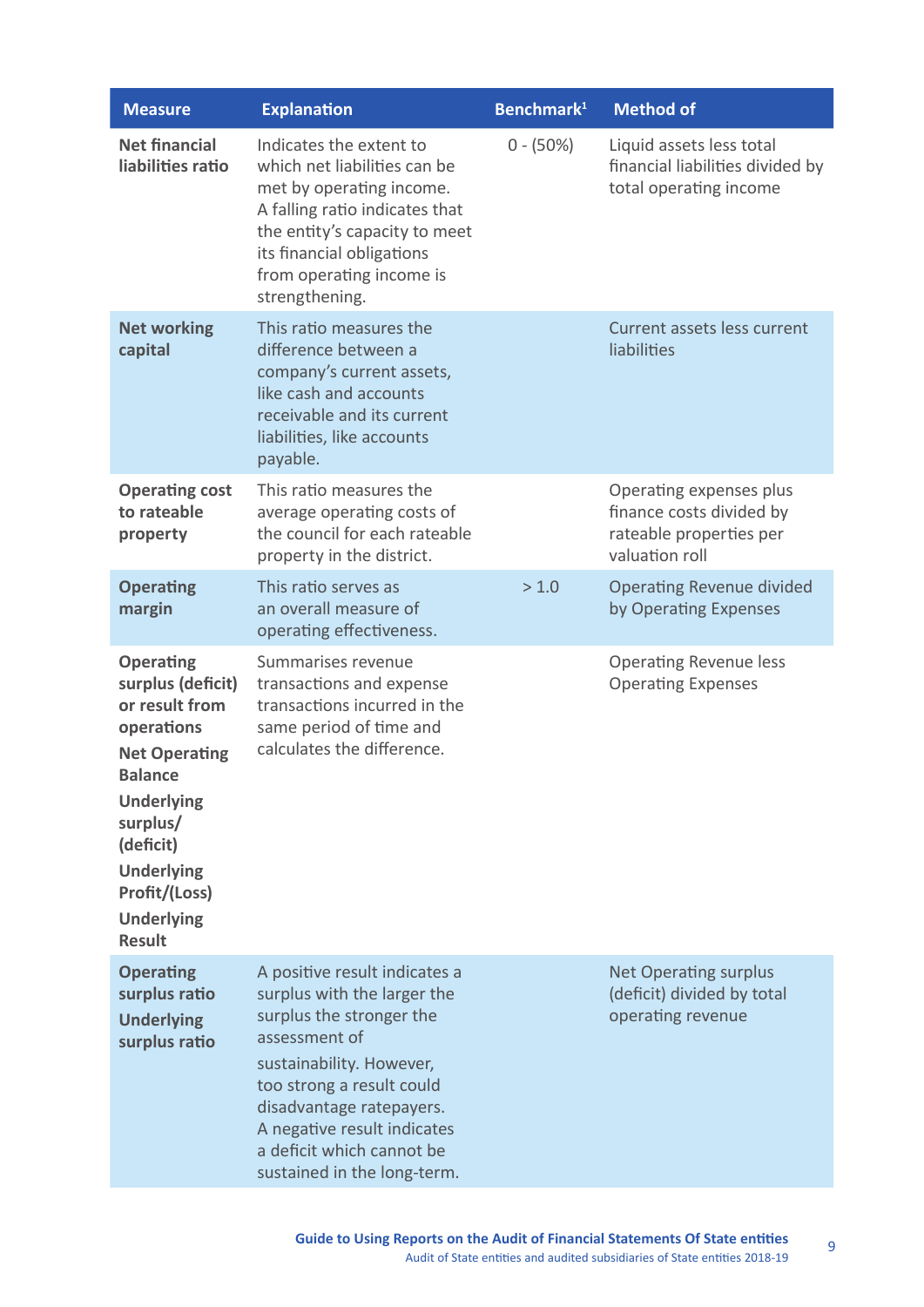| <b>Measure</b>                           | <b>Explanation</b>                                                                                                                                                                                                                                                              | Benchmark <sup>1</sup> | <b>Method of</b>                                                                                                           |
|------------------------------------------|---------------------------------------------------------------------------------------------------------------------------------------------------------------------------------------------------------------------------------------------------------------------------------|------------------------|----------------------------------------------------------------------------------------------------------------------------|
| <b>Own source</b><br>revenue             | Represents revenue<br>generated by an entity<br>through its own operations.<br>It excludes any external<br>government funding,<br>contributed assets and<br>revaluation adjustments.                                                                                            |                        | <b>Total Revenue less Total</b><br>Grant Revenue, Contributed<br><b>Assets and Asset</b><br><b>Revaluation Adjustments</b> |
| <b>Rates per</b><br>capita               | Measures rate revenue per<br>head of population for the<br>council.                                                                                                                                                                                                             |                        | Population of council area<br>divided by rates revenue                                                                     |
| <b>Rates per</b><br>operating<br>revenue | Shows rate revenue as a<br>proportion of total revenue<br>for the council.                                                                                                                                                                                                      |                        | Total rates divided by<br>operating revenue including<br>interest income                                                   |
| <b>Rates per</b><br>rateable<br>property | Measures the average rates<br>per rateable property for<br>the council.                                                                                                                                                                                                         |                        | Total rates revenue divided<br>by rateable properties per<br>valuation rolls                                               |
| <b>Return on</b><br>assets               | Measures how efficiently<br>management used assets<br>to earn profit. If assets are<br>used efficiently, they earn<br>profit for the entity. The<br>harder the assets work at<br>generating revenues, and<br>thus profit, the better the<br>potential return for the<br>owners. |                        | <b>EBIT divided by Average</b><br><b>Total Assets</b>                                                                      |
| <b>Return on</b><br>equity               | Measures the return the<br>entity has made for the<br>shareholders on their<br>investment.                                                                                                                                                                                      |                        | <b>Result from Ordinary</b><br><b>Activities after Taxation</b><br>divided by Average Total<br>Equity                      |
| <b>Self-financing</b><br>ratio           | Is a measure of an<br>entity's ability to fund the<br>replacement of assets<br>from cash generated from<br>operations.                                                                                                                                                          |                        | <b>Net Operating Cash Flows</b><br>divided by Operating<br>Revenue                                                         |
| <b>Staff numbers</b><br><b>FTEs</b>      | As at the end of the<br>reporting period the<br>number of staff employed<br>expressed as full-time<br>equivalents.                                                                                                                                                              |                        | <b>Effective full time</b><br>equivalents                                                                                  |
| <b>Solvency Ratio</b>                    | Provides an assessment of<br>the likelihood of a company<br>to continue congregating its<br>debt obligations.                                                                                                                                                                   | > 20%                  | After Tax Net Profit +<br>Depreciation divided by<br><b>Total liabilities</b>                                              |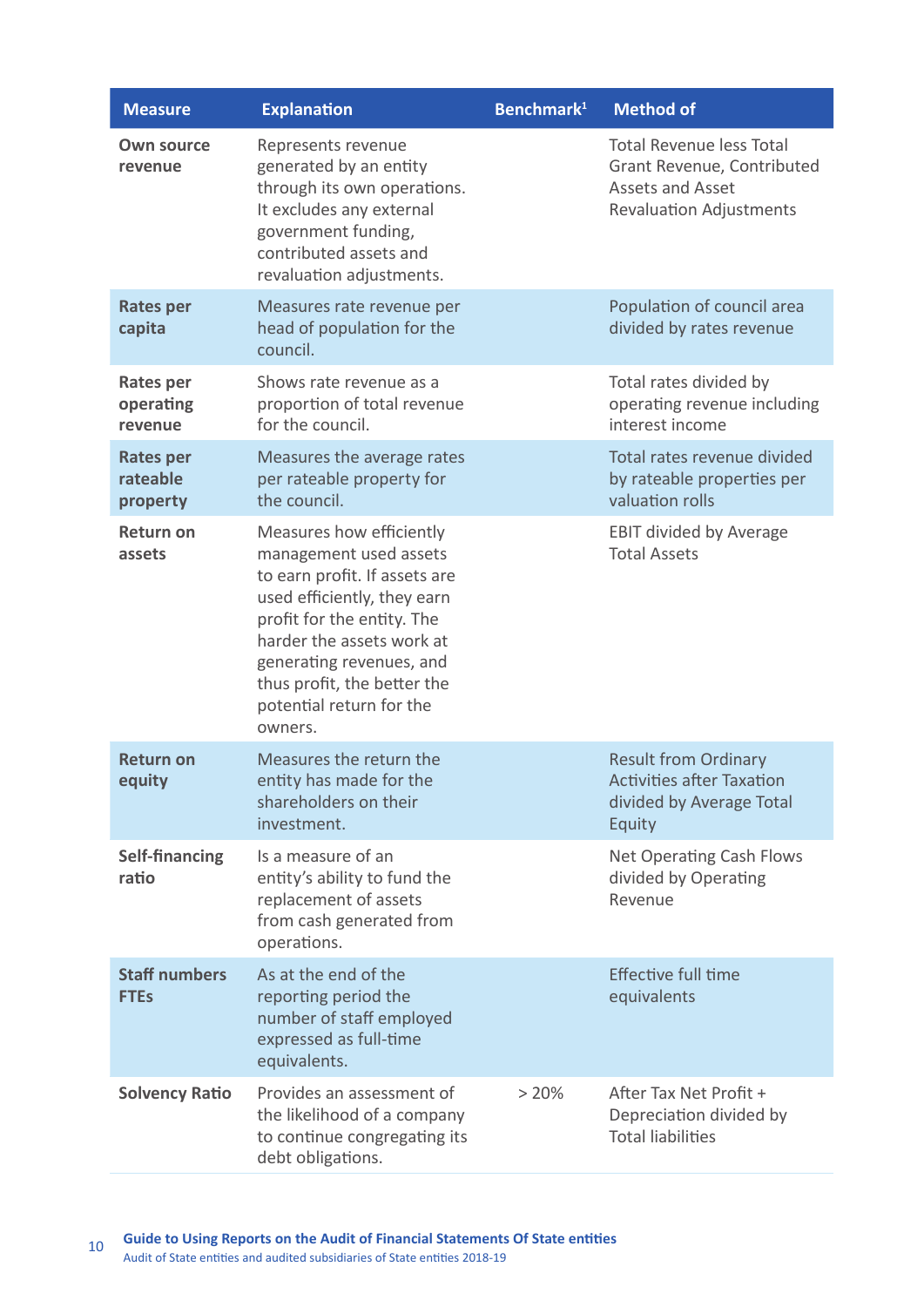- 1. Benchmarks vary depending on the nature of the business being analysed. For the purposes of this Report, a single generic benchmark has been applied.
- 2. May vary in some circumstances because of different award entitlement.
- 3. Employee expenses include capitalised employee costs, where applicable, plus on-costs.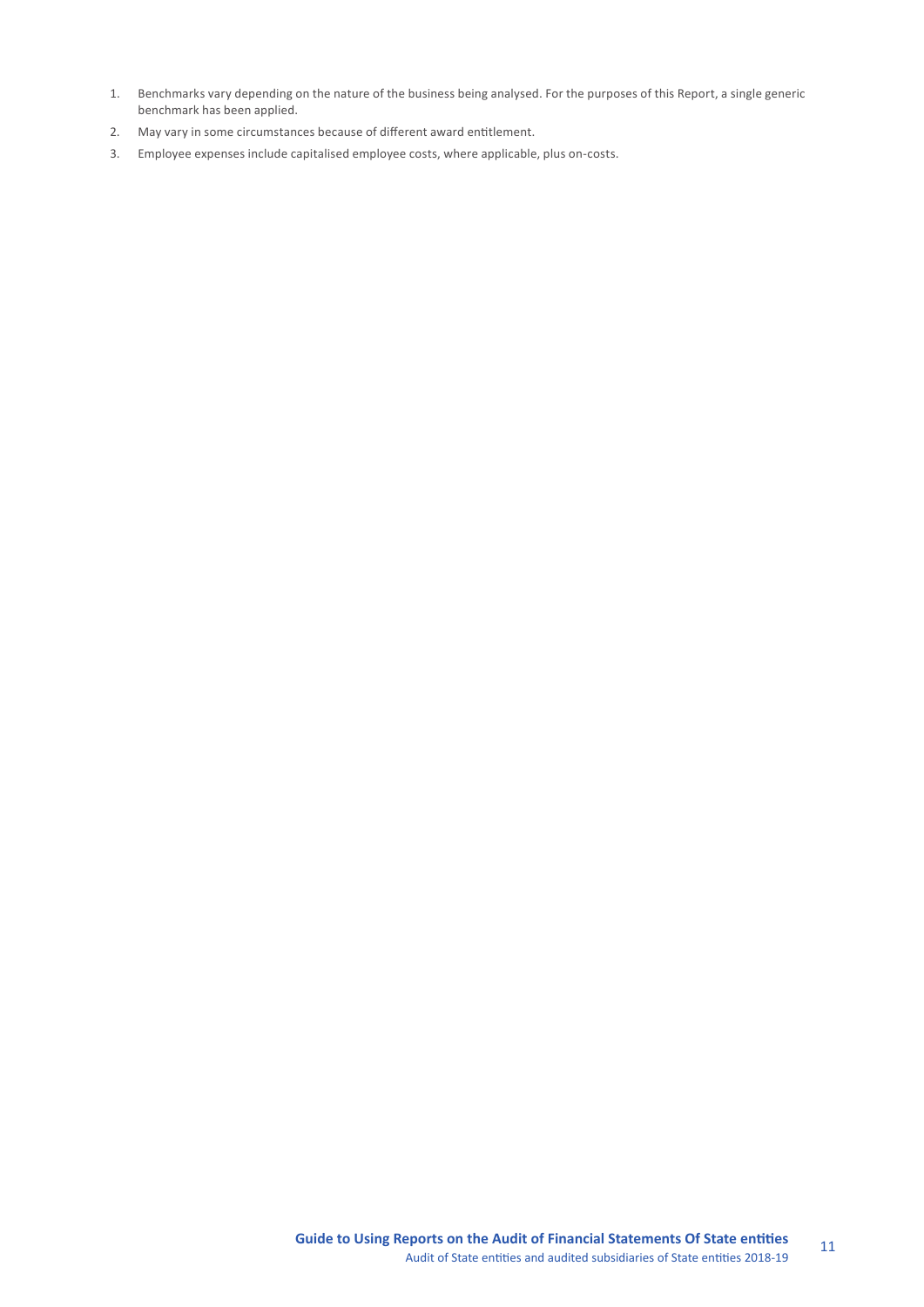## **GLOSSARY**

## **Accountability**

The responsibility to provide information to enable users to make informed judgements about the performance, financial position, financing and investing, and compliance of the State entity.

## **Adverse opinion**

An adverse opinion is issued when the auditor, having obtained sufficient appropriate audit evidence, concludes that misstatements, individually or in the aggregate, are both material and pervasive to the financial report.

## **Amortisation**

The systematic allocation of the depreciable amount of an intangible asset over its useful life.

## **Asset**

A resource controlled by an entity as a result of past events, and from which future economic benefits are expected to flow to the entity.

## **Asset useful life**

The period over which an asset is expected to provide the entity with economic benefits. Depending on the nature of the asset, the useful life can be expressed in terms of time or output.

## **Asset valuation**

The fair value of an asset on a particular date.

## *Audit Act 2008*

An Act of the State of Tasmania that:

- ensures that the State has an Auditor-General with the necessary functions, immunities and independence
- provides for the independent audit of the public sector and related entities.

## **Auditor's opinion (or Auditor's report)**

Written expression within a specified framework indicating the auditor's overall conclusion on the financial reports based on audit evidence obtained.

#### **Borrowing costs**

Interest and other costs that an entity incurs in connection with the borrowing of funds.

## **Capital expenditure**

Amount capitalised to the Statement of Financial Position (also referred to as the balance sheet) for expenditure on or contributions by a State entity to major assets controlled or owned by the entity, including expenditure on:

- capital renewal of existing assets that returns the service potential or the life of the asset to that which it had originally been commissioned
- capital expansion which extends an existing asset at the same standard to a new group of users.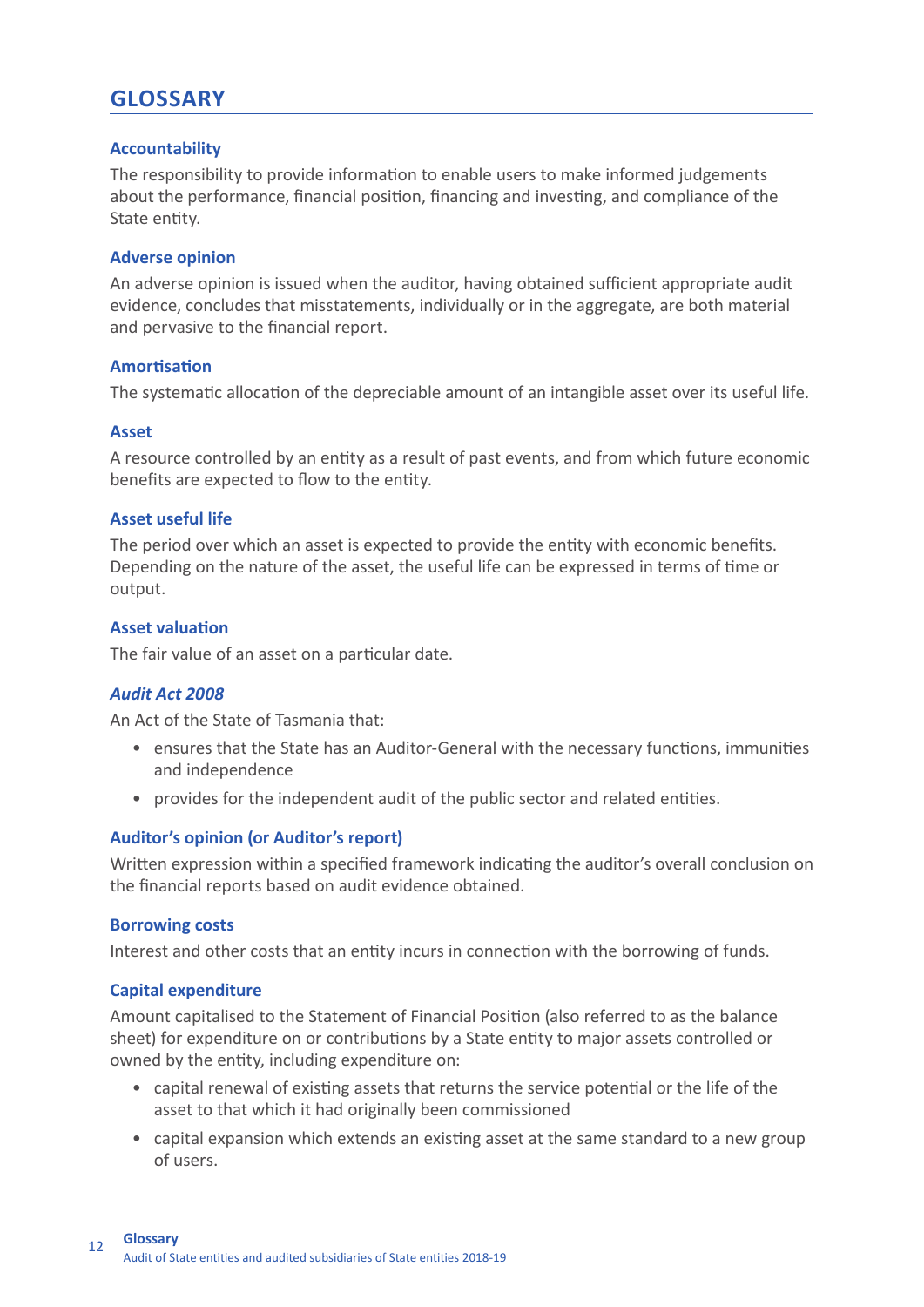## **Capital grant**

Government funding provided to an agency for acquiring capital assets such as buildings, land or equipment.

## **Carrying amount**

The amount at which an asset is recognised after deducting any accumulated depreciation (amortisation) and accumulated impairment losses thereon.

## **Cash**

Cash on hand and demand deposits.

## **Cash equivalents**

Short-term, highly liquid investments that are readily convertible to known amounts of cash and which are subject to an insignificant risk of changes in value.

## **Cash Flows**

Inflows and outflows of cash and cash equivalents.

## **Combined employee costs**

For the purpose of this Report, combined employee costs included wages, salaries, leave entitlements and on-costs, superannuation contributions made on behalf of employees and superannuation liability expenses relating to defined benefits schemes for which the Government is responsible.

#### **Comprehensive result**

The overall net result of all items of income and expense recognised for the period. It is the aggregate of net surplus (deficit) or profit (loss) and other movements in equity.

#### **Consolidated financial statements**

The financial statements of a group in which the assets, liabilities, equity, income, expenses and cash flows of the parent and its subsidiaries are presented as those of a single economic entity.

#### **Contributed assets**

Assets, usually Property, plant and equipment, contributed to a State entity at no cost or are non- reciprocal.

#### **Contributions from the State**

Transactions in which one State entity provides goods, services, assets (or extinguishes a liability) or labour to another State entity without receiving approximately equal value in return. Grants can either be of a current or capital nature.

#### **Control**

An investor controls an investee when it is exposed, or has rights, to variable returns from its involvement with the investee and has the ability to affect those returns through its power over the investee.

## **Cost**

The amount of cash or cash equivalents paid or the fair value of the other consideration given to acquire an asset at the time of its acquisition or construction.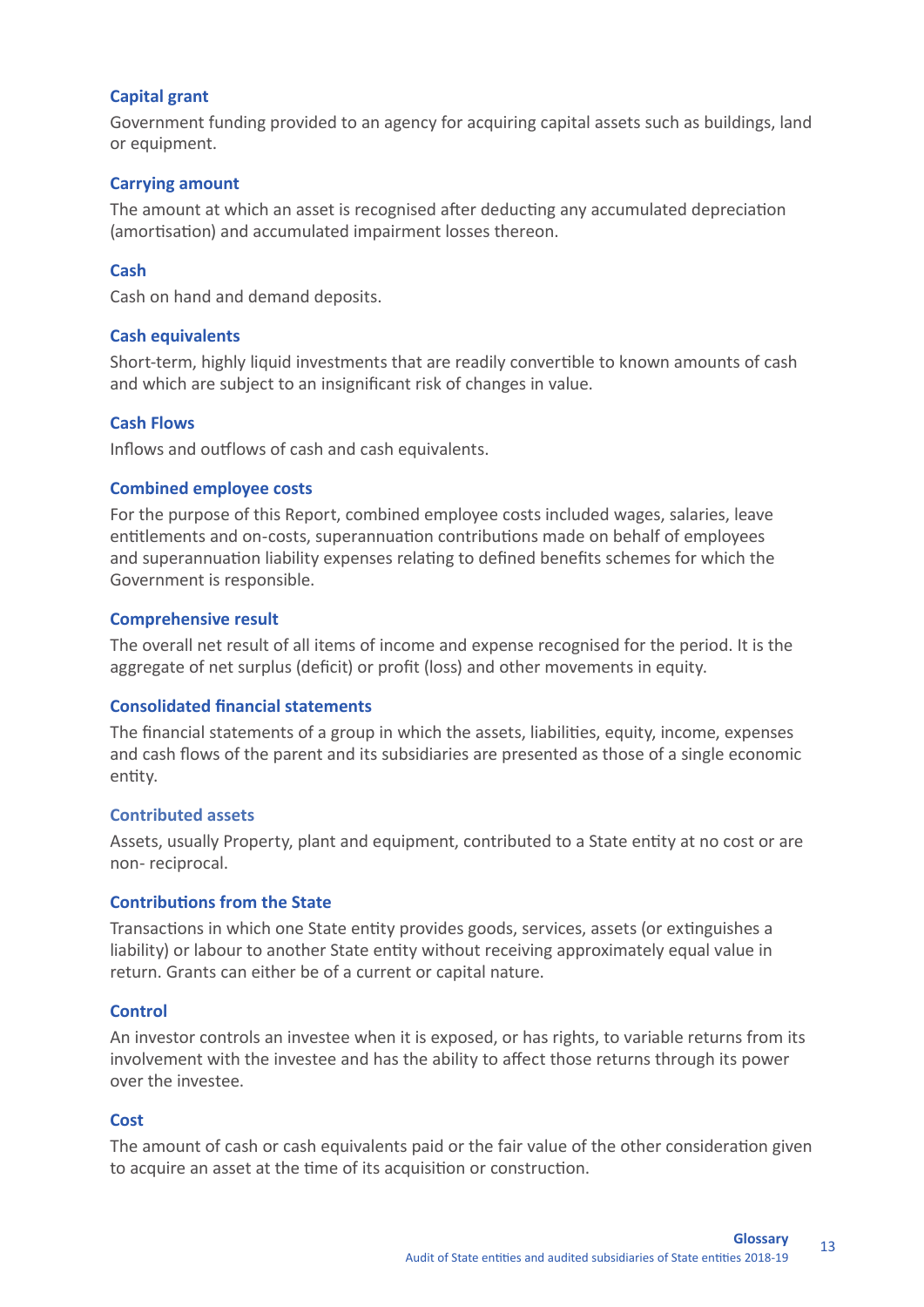## **Current asset**

An asset that an entity:

- expects to realise or intends to sell or consume in its normal operating cycle
- holds primarily for the purpose of trading
- expects to realise within twelve months after the reporting period or
- is cash or a cash equivalent unless it is restricted from being exchanged or used to settle a liability for at least twelve months after the reporting period.

An entity shall classify all other assets as non-current.

## **Current liability**

A liability that an entity:

- expects to settle in its normal operating cycle
- it holds primarily for the purpose of trading
- is due to be settled within twelve months after the reporting period or
- does not have an unconditional right to defer settlement for at least twelve months after the reporting period.

An entity shall classify all other liabilities as non-current.

## **Deficit**

Total expenditure exceeds Total Revenue. Term is generally applied to results of not-for-profit entities. Equivalent term in the case of for-profit entities is a loss.

## **Depreciation**

The systematic allocation of the depreciable amount of an asset over its useful life.

## **Disclaimer of opinion**

A disclaimer of opinion is used when it is not possible for the auditor to form an opinion. This may occur in rare circumstances when the auditor is unable to obtain sufficient appropriate audit evidence on which to base the opinion, and the auditor concludes that the possible effects on the financial report of undetected misstatements, if any, could be both material and pervasive.

## **Emphasis of matter**

An auditor's report can include an emphasis of matter paragraph that draws attention to a disclosure or item in the financial report that is relevant to the users of the report but is not of such nature that it affects the auditor's opinion (i.e. the auditor's opinion remains unmodified).

#### **Employee benefits provision**

The liability recognised for employees' accrued service entitlements, including all costs related to employment consisting of wages and salaries, leave entitlements, redundancy payments and superannuation contributions.

## **Equity or net assets**

Residual interest in the assets of an entity after deduction of its liabilities. Where liabilities exceed assets, this gives rise to negative equity or net liabilities or accumulated deficits.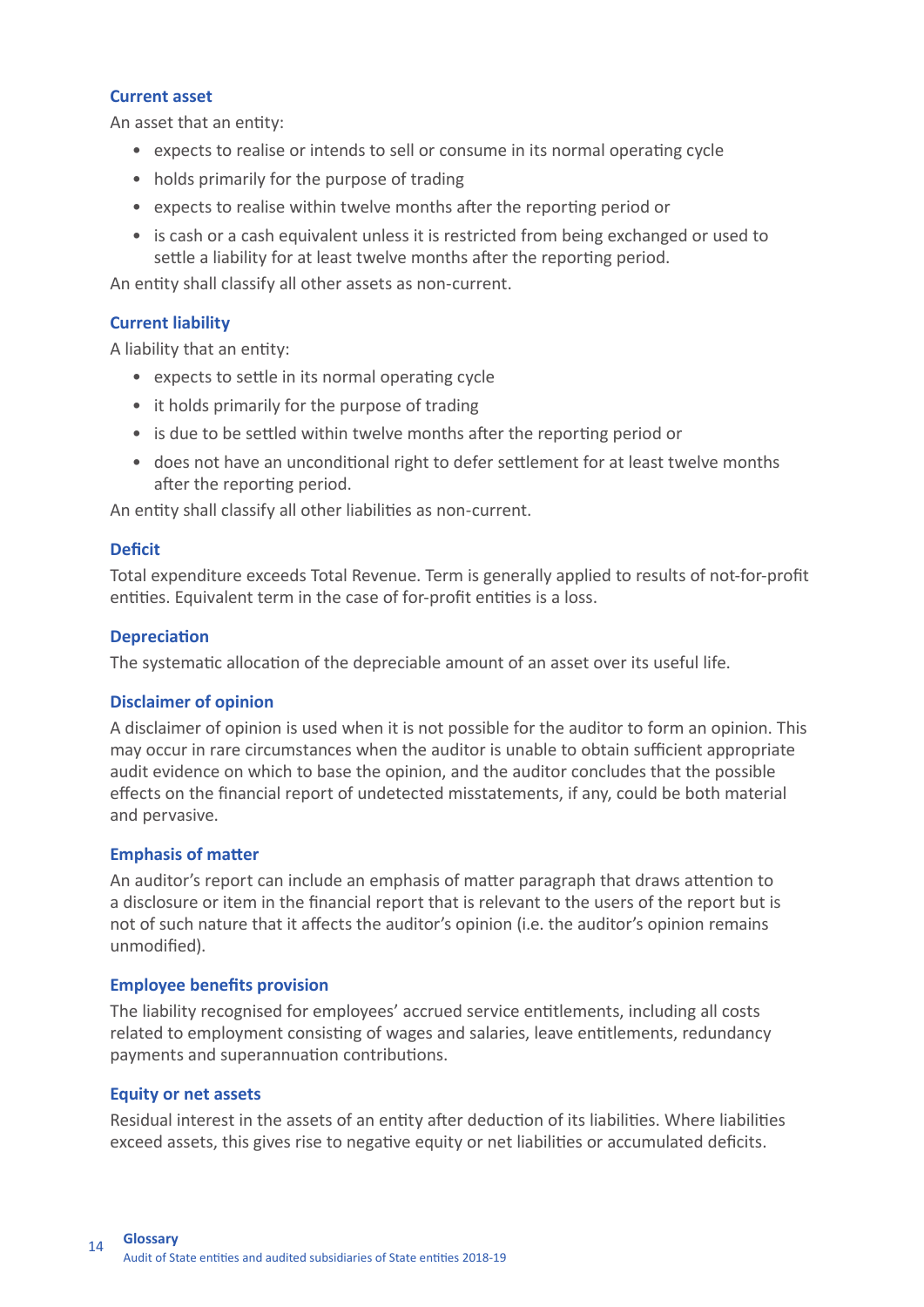## **Expense**

Outflows or other depletions of economic benefits in the form of incurrence of liabilities or depletion of assets of the entity, other than those relating to contributions by owners, that results in a decrease in equity, or increase in a liability, during the reporting period.

## **Fair value**

The amount for which an asset could be exchanged or a liability settled, between knowledgeable, willing parties in an arm's length transaction.

## **Financial asset**

Any asset that is:

- cash
- an equity instrument of another entity
- a contractual right:
	- to receive cash or another financial asset from another entity or
	- $\circ$  to exchange financial assets or financial liabilities with another entity under conditions that are potentially favourable to the entity or
- a contract that will or may be settled in the entity's own equity instruments and is:
	- $\circ$  a non-derivative for which the entity is or may be obliged to receive a variable number of the entity's own equity instruments; or
	- $\circ$  a derivative that will or may be settled other than by the exchange of a fixed amount of cash or another financial asset for a fixed number of the entity's own equity instruments.

## **Financial liability**

Any liability that is:

- a contractual obligation:
	- to deliver cash or another financial asset to another entity or
	- $\circ$  to exchange financial assets or financial liabilities with another entity under conditions that are potentially unfavourable to the entity or
- a contract that will or may be settled in the entity's own equity instruments and is:
	- $\circ$  a non-derivative for which the entity is or may be obliged to deliver a variable number of the entity's own equity instruments or
	- $\circ$  a derivative that will or may be settled other than by the exchange of a fixed amount of cash or another financial asset for a fixed number of the entity's own equity instruments.

## **Financial position**

The relationship of the assets, liabilities and equity of an entity, as reported in the Statement of Financial Position (balance sheet).

## **Financial report**

Structured representation of financial information, which usually includes accompanying notes, derived from accounting records and intended to communicate an entity's financial performance over a period of time and its economic resources or obligations at a point in time in accordance with a financial reporting framework.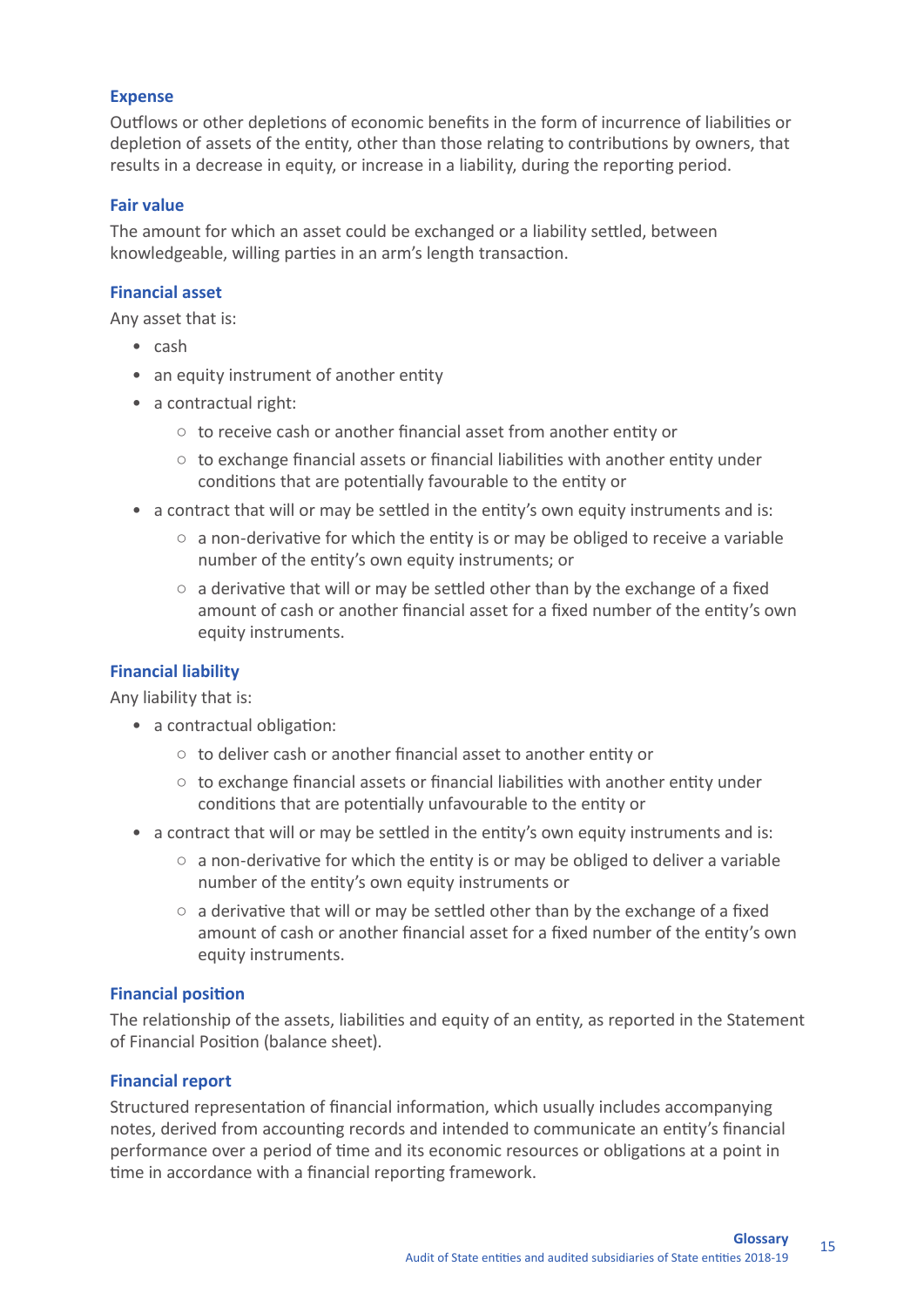## **Financial statements**

A complete set of financial statements comprises:

- a Statement of Financial Position as at the end of the period
- a Statement of Profit or Loss and Other Comprehensive Income for the period
- a Statement of Changes in Equity for the period
- a Statement of Cash Flows for the period
- Notes, comprising a summary of significant accounting policies and other explanatory information
- comparative information in respect of the preceding period
- a Statement of Financial Position as at the beginning of the preceding period when an entity applies an accounting policy retrospectively or makes a retrospective restatement of items in its financial statements, or when it reclassifies items in its financial statements.

An entity may use titles for the statements other than those used in the relevant accounting standard. For example, an entity may use the title 'Statement of Comprehensive Income' instead of 'Statement of Profit or Loss and Other Comprehensive Income'.

## **Financial sustainability**

An entity's ability to manage financial resources so it can meet its spending commitments both at present and into the future.

## **Financial year**

The period of 12 months for which a financial report is prepared.

#### **For-profit entity**

An entity whose principal objective is the generation of profit. A for-profit entity can be a single entity or a group of entities comprising the parent entity and each of the entities that it controls.

#### **Future economic benefit**

The potential to contribute, directly or indirectly, to the flow of cash and cash equivalents to the entity. The potential may be a productive one that is part of the operating activities of the entity. It may also take the form of convertibility into cash or cash equivalents or a capability to reduce cash outflows.

#### **General purpose financial report**

A financial report intended to meet the information needs common to users who are unable to command the preparation of reports tailored so as to satisfy, specifically, all of their information needs.

#### **Going concern**

An entity which is expected to be able to pay its debts as and when they fall due, and continue in operation for the foreseeable future without any intention or necessity to liquidate or otherwise wind up its operations.

#### **Governance**

The control arrangements in place at an entity that are used to govern and monitor its activities in order to achieve its strategic and operational goals.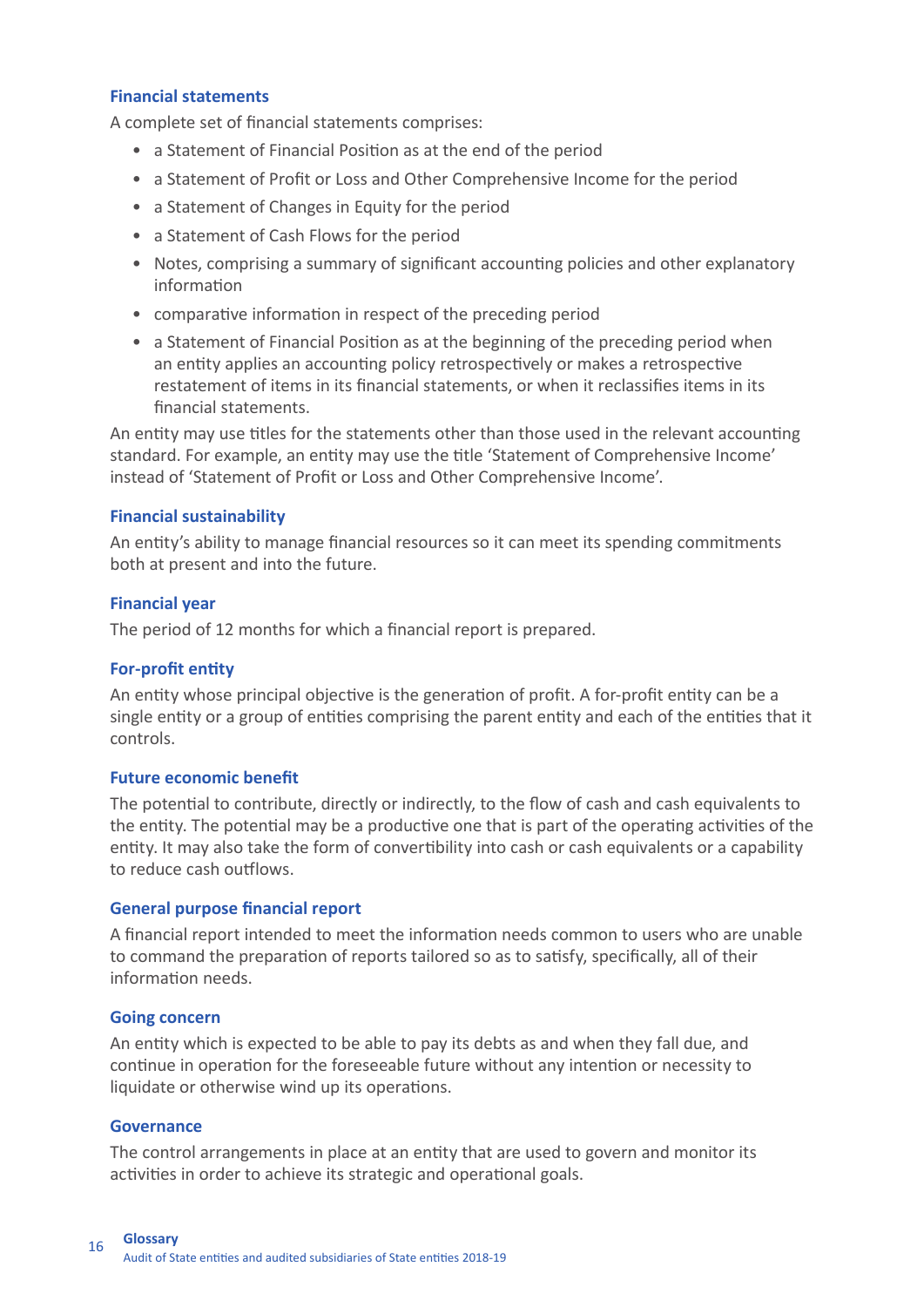## **Impairment loss**

The amount by which the carrying amount of an asset exceeds its recoverable amount.

## **Independent auditor's report**

An expression of the independent auditor's opinion on an entity's financial report.

#### **Intangible asset**

An identifiable non-monetary asset without physical substance.

#### **Investment**

The expenditure of funds intended to result in medium to long-term service and/or financial benefits arising from the development and/or use of infrastructure assets by either the public or private sectors.

## **Liability**

A present obligation of the entity arising from past events, the settlement of which is expected to result in an outflow of resources from the entity.

#### **Loss**

Total expenditure exceeds total revenue. Term is generally applied to results of for-profit entities. Equivalent term in the case of not-for-profit entities is a deficit.

## **Material**

Omissions or misstatements of items are material if they could, individually or collectively, influence the economic decisions that users make on the basis of the financial statements. Materiality depends on the size and nature of the omission or misstatement judged in the surrounding circumstances. The size or nature of the item, or a combination of both, could be the determining factor.

#### **Materiality**

Information is material if its omission or misstatement could influence the economic decisions of users taken on the basis of the financial report.

#### **Modified audit opinion**

The Auditing Standards establish three types of modified opinions, namely, a qualified opinion, an adverse opinion, and a disclaimer of opinion. The decision regarding which type of modified opinion is appropriate depends upon:

- the nature of the matter giving rise to the modification, that is, whether the financial report is materially misstated or, in the case of an inability to obtain sufficient appropriate audit evidence, may be materially misstated and
- the auditor's judgement about the pervasiveness of the effects or possible effects of the matter on the financial report.

#### **Non-financial asset**

Physical assets such as land, buildings and infrastructure.

#### **Not-for-profit entity**

An entity whose principal objective is not the generation of profit. A not-for-profit entity can be a single entity or a group of entities comprising the parent entity and each of the entities that it controls.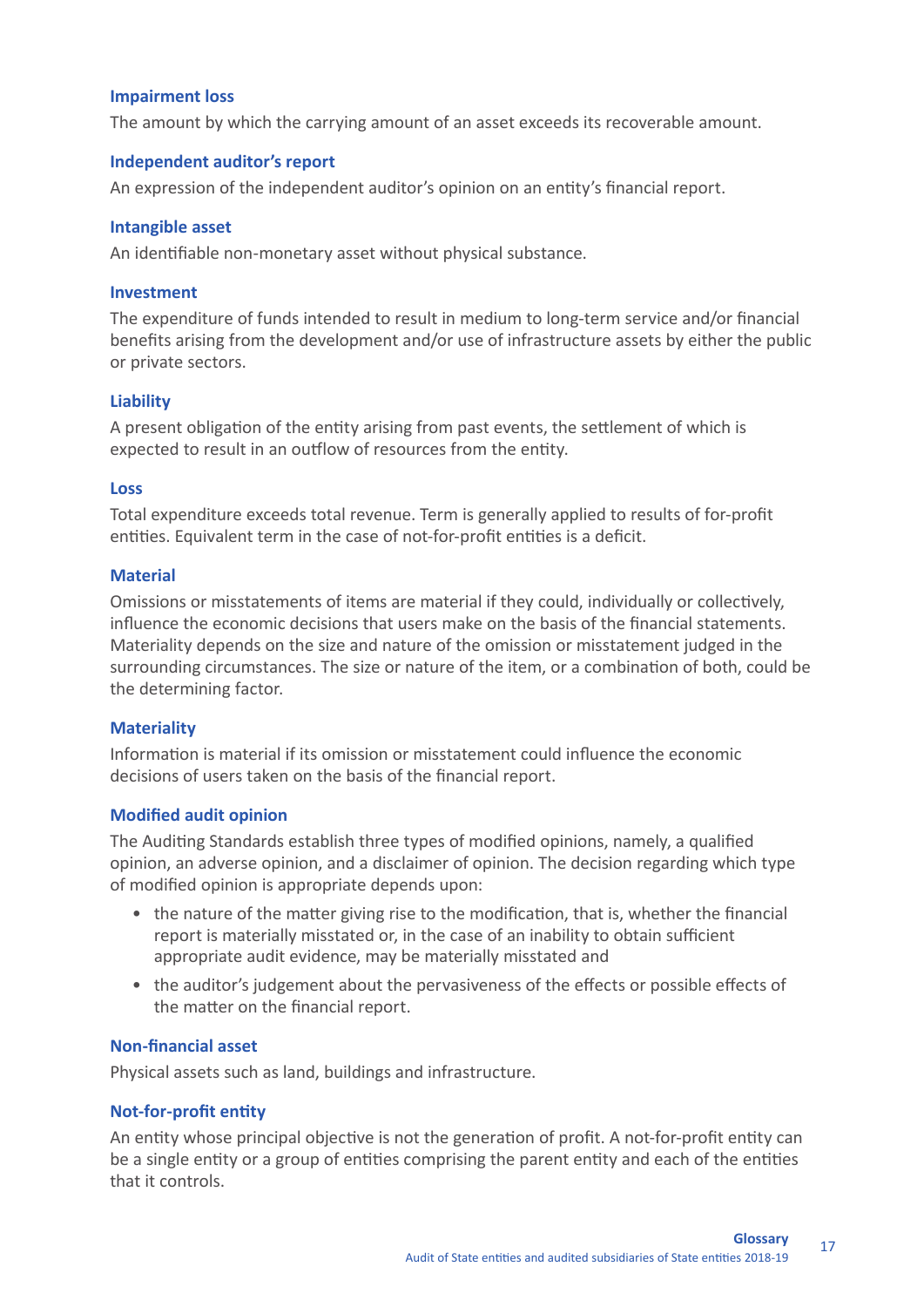## **Operating cycle**

The time between the acquisition of assets for processing and their realisation in cash or cash equivalents.

## **Profit**

Total revenue exceeds total expenditure. Term is generally applied to results of For-profit entities. Equivalent term in the case of not-for-profit entities is a surplus.

## **Property, plant and equipment**

Tangible items that:

- are held for use in the production or supply of goods or services, for rental to others, or for administrative purposes and
- are expected to be used during more than one period.

## **Public sector entity**

A department; a public hospital; a local government; a statutory body; an entity controlled by one, or more than one department, public hospital, local government or statutory body; or an entity controlled by a public sector entity.

## **Qualified audit opinion**

A qualification is issued when the auditor concludes that an unqualified opinion cannot be expressed due to one of the following reasons:

- The auditor, having obtained sufficient appropriate audit evidence, concludes that misstatements, individually or in the aggregate, are material, but not pervasive, to the financial report or
- The auditor is unable to obtain sufficient appropriate audit evidence on which to base the opinion, but the auditor concludes that the possible effects on the financial report of undetected misstatements, if any, could be material but not pervasive.

A qualified opinion shall be expressed as being except for the effects of the matter to which the qualification relates.

#### **Relevant**

Measures or indicators used by an entity are relevant if they have a logical and consistent relationship to an entity's objectives and are linked to the outcomes to be achieved.

#### **Revaluation**

Recognising a reassessment or restatement of values for assets or liabilities at a particular point in time.

#### **Revenue**

Inflows of funds or other enhancements or savings in outflows of service potential, or future economic benefits in the form of increases in assets or reductions in liabilities of the entity, other than those relating to contributions by owners which result in an increase in equity during the reporting period.

#### **Special purpose financial statements**

A financial report intended to only meet the information needs of specific users who are able to command the preparation of reports tailored so as to satisfy, specifically, all of their information needs.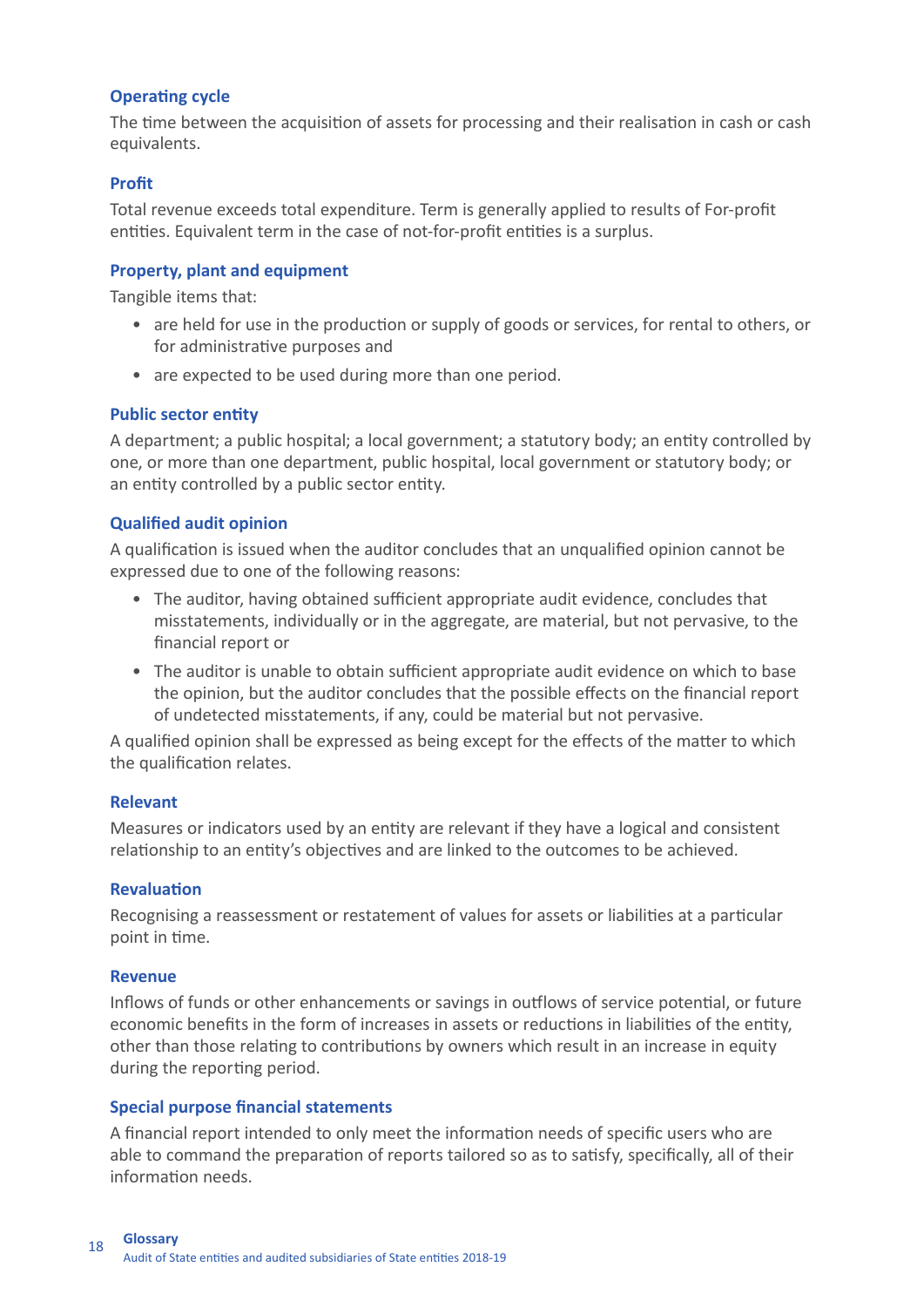## **State entity**

A body, whether corporate or unincorporated, that has a public function to exercise on behalf of the State or is wholly owned by the State, as defined under the *Audit Act 2008*, including:

- an agency
- a council
- a Government Business Enterprise
- a State Owned Corporation
- a State authority that is not a Government Business Enterprise
- the council, board, trust or trustees, or other governing body (however designated) of, or for, a corporation, body of persons or institution, that is or are appointed by the Governor or a Minister of the Crown
- a body or authority referred to in section 21, established under section 29 or 30, or continued under section 326, of the *Local Government Act 1993*
- the Corporation incorporated under section 5 of the *Water and Sewerage Corporation Act*
- 2012
- a body or authority in respect of which the Treasurer has made a determination under section 32A.

## **State owned corporation**

A company incorporated under the Corporations Act which is controlled by:

- the Crown
- a State authority
- another company which is itself controlled by the Crown or a State authority.

## **Surplus**

Total revenue exceeds total expenditure. Term is generally applied to results of not-for-profit entities. Equivalent term in the case of for-profit entities is a profit.

## **Underlying Result**

Underlying surplus or deficit is the amount that is the recurrent income (not including income received specifically for new or upgraded assets, physical resources received free of charge or other income of a capital nature) of a council for a financial year less the recurrent expenses of the council for the financial year'.

In some cases the operating result and the underlying result will be the same if there was not any non-recurrent income to adjust for.

Further details on the calculation of the underlying result for a council can be found on the Tasmanian Audit Office website: https://www.audit.tas.gov.au/wp-content/uploads/ Guidance-revised-to-local-government-councils-on-calculating-underlying-result.pdf

## **Unqualified audit opinion - financial report**

A positive written expression provided when the financial report has been prepared and presents fairly the transactions and balances for the reporting period in accordance with the requirements of the relevant legislation and Australian accounting standards.

Also referred to as a clear audit opinion.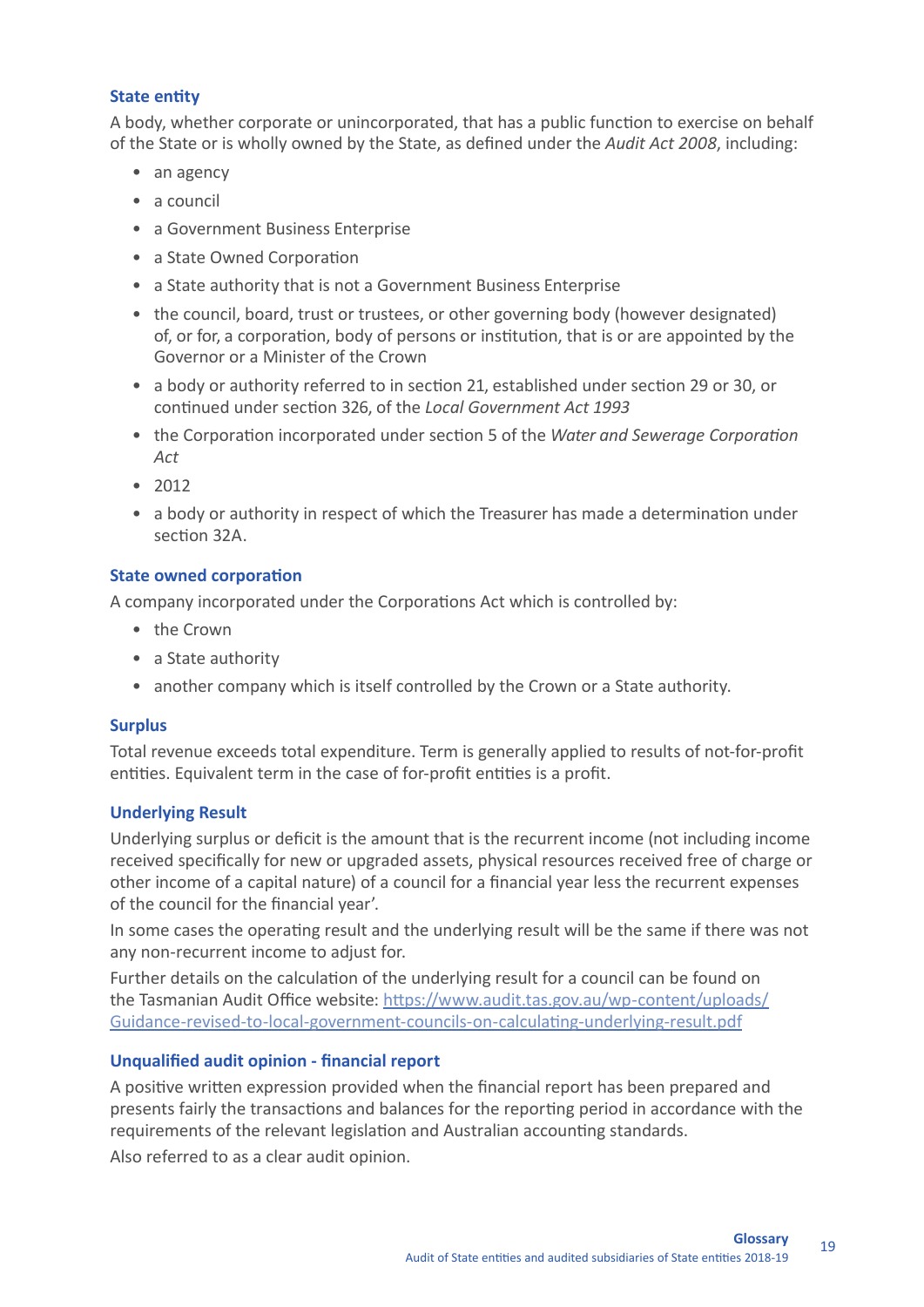## **Unrestricted Cash**

Cash less cash subject to external restrictions, unexpended specific purpose grants and grant funds received in advance.

## **Value in use**

The present value of future cash flows expected to be derived from an asset or cash generating unit, where they are held primarily for their ability to generate net cash inflows.